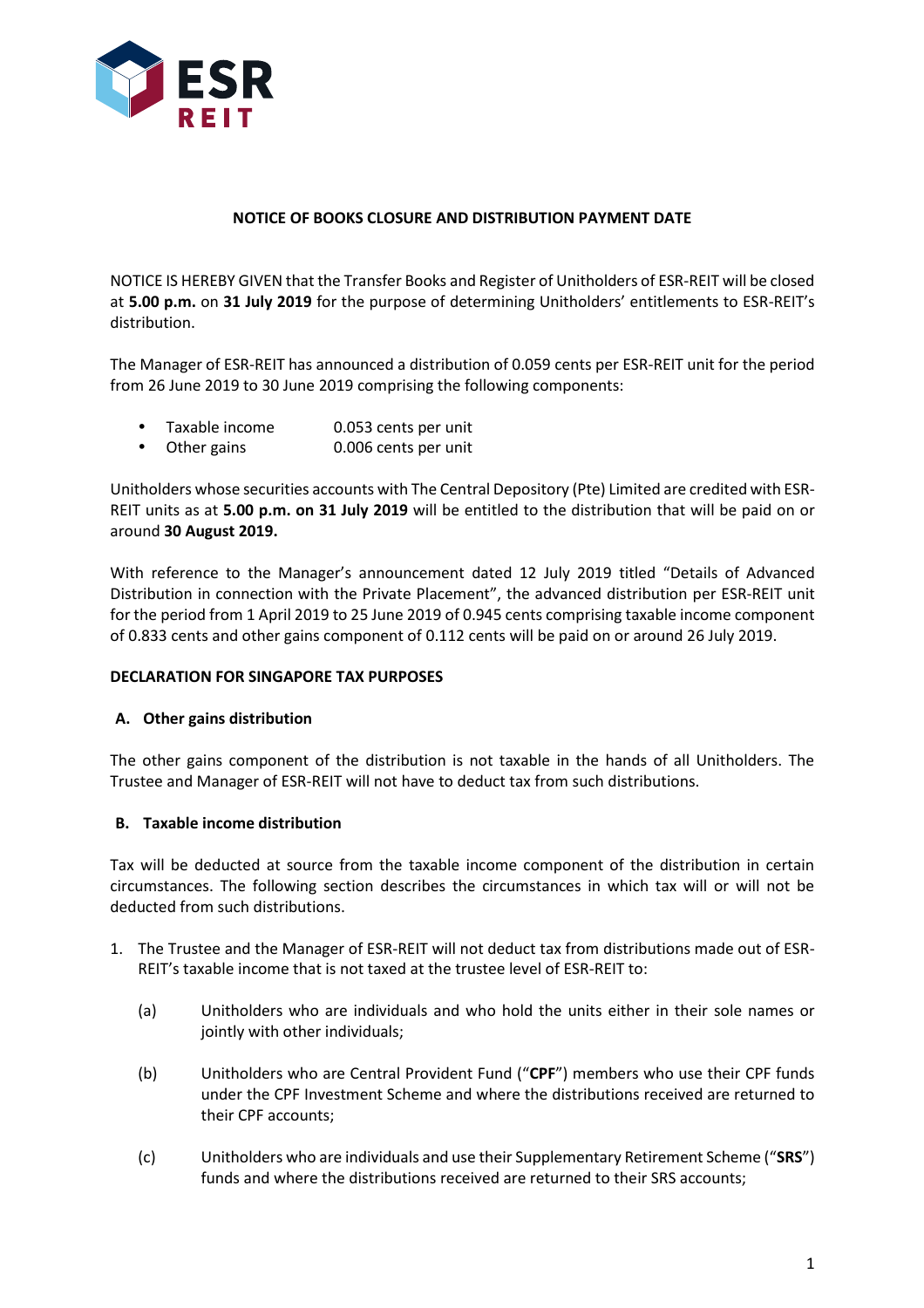

- (d) Unitholders which are companies incorporated and tax resident in Singapore;
- (e) Unitholders which are Singapore branches of companies incorporated outside Singapore;
- (f) Unitholders which are body of persons (excluding companies or partnerships) incorporated or registered in Singapore, such as:
	- (i) statutory boards;
	- (ii) co-operative societies registered under the Co-operative Societies Act (Cap. 62);
	- (iii) trade unions registered under the Trade Unions Act (Cap. 333);
	- (iv) charities registered under the Charities Act (Cap. 37) or established by any written law; and
	- (v) town councils;
- (g) Unitholders which are international organisations that are exempt from tax on such distributions by reason of an order made under the International Organisations (Immunities and Privileges) Act (Cap. 145); and
- (h) Unitholders which are real estate investment trust exchange-traded funds ("**REIT ETFs**") which have been accorded the tax transparency treatment.
- 2. For distributions made to Unitholders who do not fall within the categories stated under Note 1 above, the Trustee and the Manager of ESR-REIT will deduct tax at the rate of 10% if the Unitholders are:
	- (a) foreign non-individual investors for distributions made during the period from 18 February 2005 to 31 December 2025; or
	- (b) foreign funds for distributions made during the period from 1 July 2019 to 31 December 2025.

A foreign non-individual investor is one which is not a resident of Singapore\* for income tax purposes and;

- (i) which does not have a permanent establishment^ in Singapore; or
- (ii) which carries on any operation in Singapore through a permanent establishment in Singapore, where the funds used to acquire the units in ESR-REIT are not obtained from that operation.

A foreign fund is one that qualifies for tax exemption under section 13CA, 13X or 13Y of the Income Tax Act that is not a resident of Singapore\* for income tax purposes and;

- (i) which does not have a permanent establishment^ in Singapore (other than a fund manager in Singapore); or
- (ii) which carries on any operation in Singapore through a permanent establishment in Singapore (other than a fund manager in Singapore), where the funds used to acquire the units in ESR-REIT are not obtained from that operation.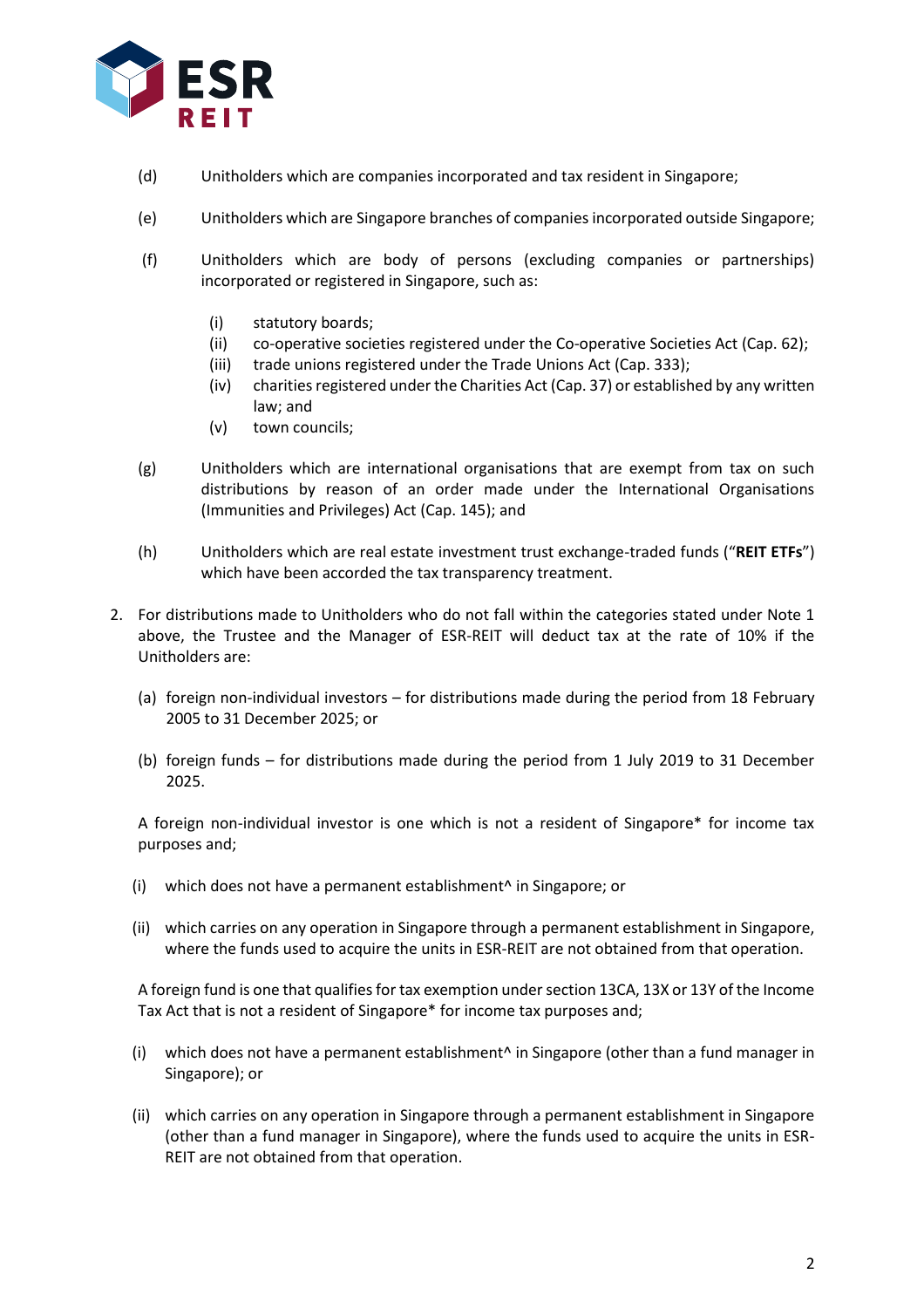

- 3. Unitholders are required to complete the applicable Section A, B or C of the "*Declaration for Singapore Tax Purposes Form A*" ("**Form A**") if they fall within the categories (d) to (h) stated under Note 1, Section D of Form A if they qualify as a foreign non-individual investor as described under Note 2, or Section E of Form A if they qualify as a foreign fund as described under Note 2.
- 4. The Trustee and the Manager of ESR-REIT will rely on the declarations made in Form A to determine (i) if tax is to be deducted for the categories of Unitholders listed in (d) to (h) under Note 1; and (ii) if tax is to be deducted at the rate of 10% for distributions to foreign non-individual investors and foreign funds as described under Note 2.
- 5. **Unitholders who fall within categories (a) to (c) under Note 1 are not required to submit Form A.** The gross distribution received by these unitholders (irrespective of their tax residence status) is exempt from tax. However, this tax exemption does not apply to such unitholders in respect of distribution derived by them through a partnership in Singapore or from the carrying on of a trade, business or profession. Such unitholders, i.e. to whom the exemption does not apply, must declare the distribution received as income in their income tax returns.
- 6. Unitholders who do not fall within the categories of Unitholders listed in Note 1 and Note 2 above can choose not to return Form A as tax will be deducted from the distributions made to them at the prevailing corporate tax rate in any case.
- 7. The Trustee and the Manager of ESR-REIT will deduct tax at the prevailing corporate tax rate from distributions made out of ESR-REIT's taxable income that is not taxed at the trustee level of ESR-REIT, in respect of units held by depository agents except where the beneficial owners of these units are:
	- (a) individuals and the units are not held through a partnership in Singapore;
	- (b) qualifying unitholders as listed in categories (d) to (h) under Note 1;
	- (c) foreign non-individual investors; or
	- (d) foreign funds.

For units held through the depository agents, the depository agents must complete the "*Declaration by Depository Agents for Singapore Tax Purposes Form B*" ("**Form B**") and its annexes (Annex 1 for individuals, Annexes 2 and 2.1 for qualifying Unitholders, Annex 3 for foreign nonindividuals and Annex 4 for foreign funds).

- 8. Form A and Form B (and its annexes) will be sent to Unitholders and depository agents respectively, by ESR-REIT's Unit Registrar, B.A.C.S. Private Limited, on or around **2 August 2019.**
- 9. Unitholders (Form A) and depository agents (Form B and its annexes) will have to complete the forms legibly and send it to the Unit Registrar such that it is received by **5.00 p.m. on 16 August 2019**. The Trustee and the Manager of ESR-REIT will rely on the declarations made in Form A and Form B to determine if tax is to be deducted. Failure to comply with any of these requirements will render Form A and Form B invalid and the Trustee and the Manager of ESR-REIT will be obliged to deduct the appropriate amount of tax from the distributions in respect of which this announcement is made.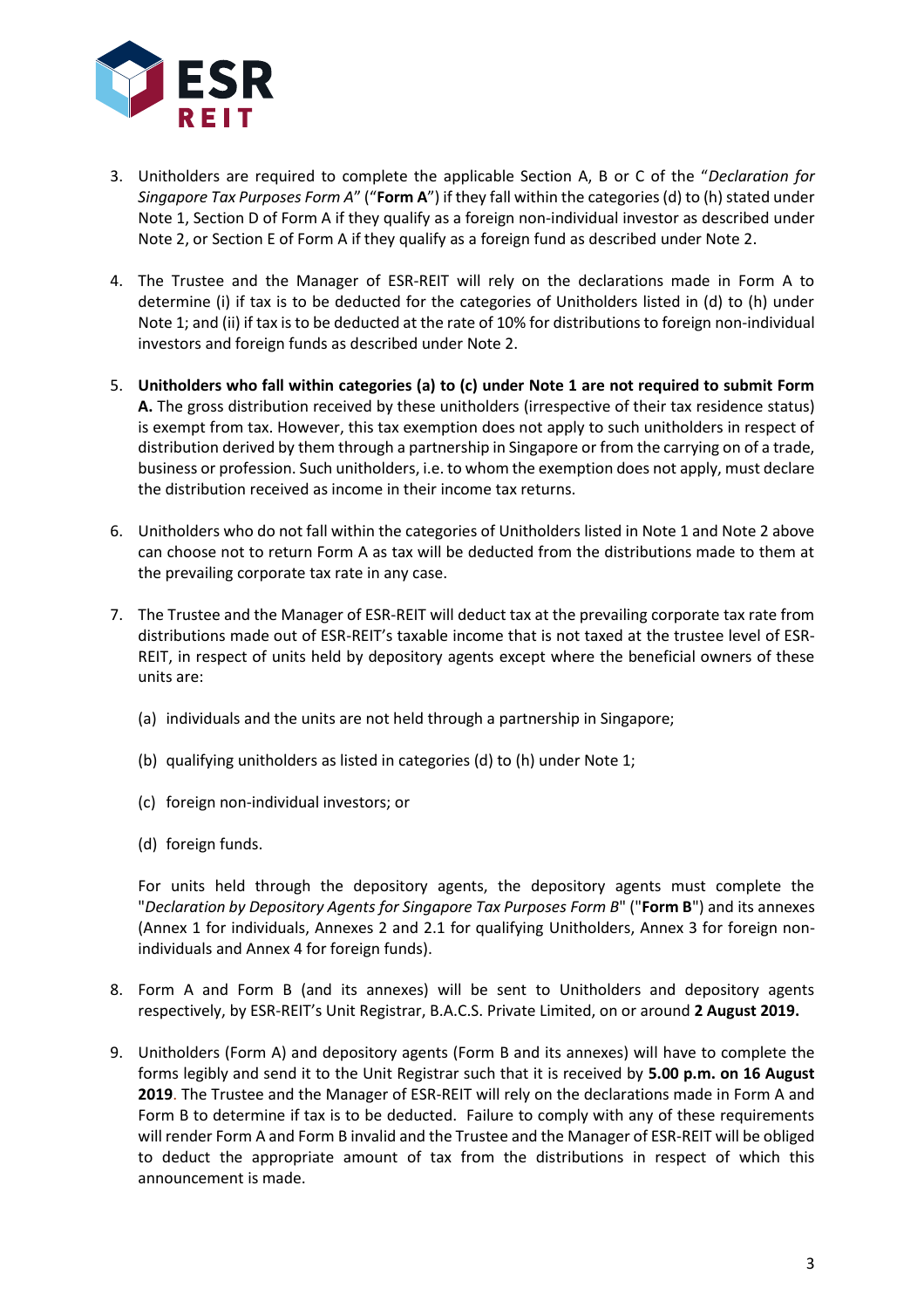

10. Unitholders who hold units under the Central Provident Fund Investment Scheme ("**CPFIS**") and the Supplementary Retirement Scheme ("**SRS**") do not have to return the Form as they will receive gross distributions paid to their respective CPFIS and SRS accounts.

# **IMPORTANT REMINDER**

**Unitholders and depository agents must complete and return the "***Declaration for Singapore Tax Purposes Form A and Form B (and its annexes)" to* **B.A.C.S. Private Limited's office by 5.00 p.m. on 16 August 2019 in order to receive the distributions either at gross or at net as described above.**

#### **DECLARATION IN INCOME TAX RETURN**

This distribution is considered as income for the year 2019. Beneficial owners of these distributions, other than those who are exempt from tax on distributions, are required to declare the taxable income component of the distributions as taxable income in their income tax return for the Year of Assessment 2020.

#### **IMPORTANT DATES AND TIMES**

| <b>Timeline</b>                 | Event                                                                                                                                                                                       |
|---------------------------------|---------------------------------------------------------------------------------------------------------------------------------------------------------------------------------------------|
| 9.00 a.m., 30 July 2019 (Tue)   | Units will be traded ex-distribution                                                                                                                                                        |
| 5.00 p.m., 31 July 2019 (Wed)   | Closure of ESR-REIT's Transfer Books and Register of<br>Unitholders                                                                                                                         |
| 5.00 p.m., 16 August 2019 (Fri) | Unitholders and depository agents must have<br>completed and returned the "Declaration for<br>Singapore Tax Purposes Form A and Form B" to the<br>Unit Registrar, B.A.C.S. Private Limited. |
| 30 August 2019 (Fri)            | Payment of distribution                                                                                                                                                                     |

### **BY ORDER OF THE BOARD**

### **ESR Funds Management (S) Limited**

As Manager of ESR-REIT (Company Registration No. 200512804G, Capital Markets Services Licence No. 100132-5)

Adrian Chui Chief Executive Officer and Executive Director 22 July 2019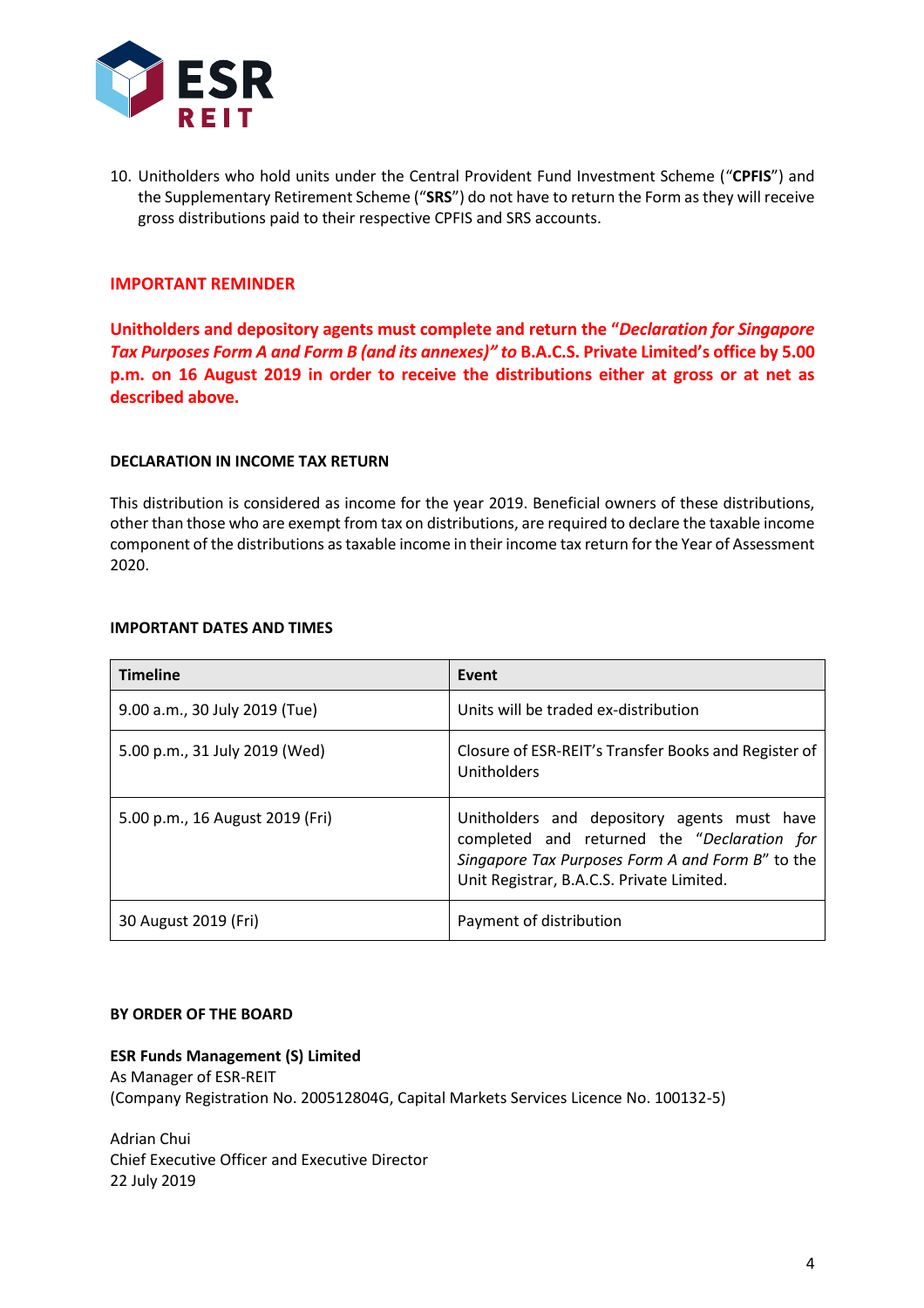

For further enquiries, please contact:

**ESR Funds Management (S) Limited** Gloria Low Lyn Ong Corporate Communications Manager **Investor Relations Manager** Tel: +65 6827 9332 Tel: +65 6827 9504 Email: [gloria.low@esr-reit.com.sg](mailto:gloria.low@esr-reit.com.sg) Email: [lyn.ong@esr-reit.com.sg](mailto:lyn.ong@esr-reit.com.sg)

### **Notes**

- \* A Company is not a resident of Singapore if the management and control of its business is exercised outside Singapore.
- ^ Under the Singapore Income Tax Act, permanent establishment means a fixed place where business is wholly or partly carried on including a place of management, a branch, an office, a factory, a warehouse, a workshop, a farm or plantation, a mine, oil well, quarry or other place of extraction of natural resources, a building or work site or a construction, installation or assembly project. A Unitholder shall be deemed to have a permanent establishment in Singapore if it:
	- (i) carries on supervisory activities in connection with a building or work site or a construction, installation or assembly project; or
	- (ii) has another person acting on the Unitholder's behalf in Singapore who:
		- (a) has and habitually exercises an authority to conclude contracts;
		- (b) maintains stock of goods or merchandise for the purpose of delivery on its behalf; or
		- (c) habitually secures orders wholly and almost wholly for the Unitholder or for such other enterprises as are controlled by the Unitholder.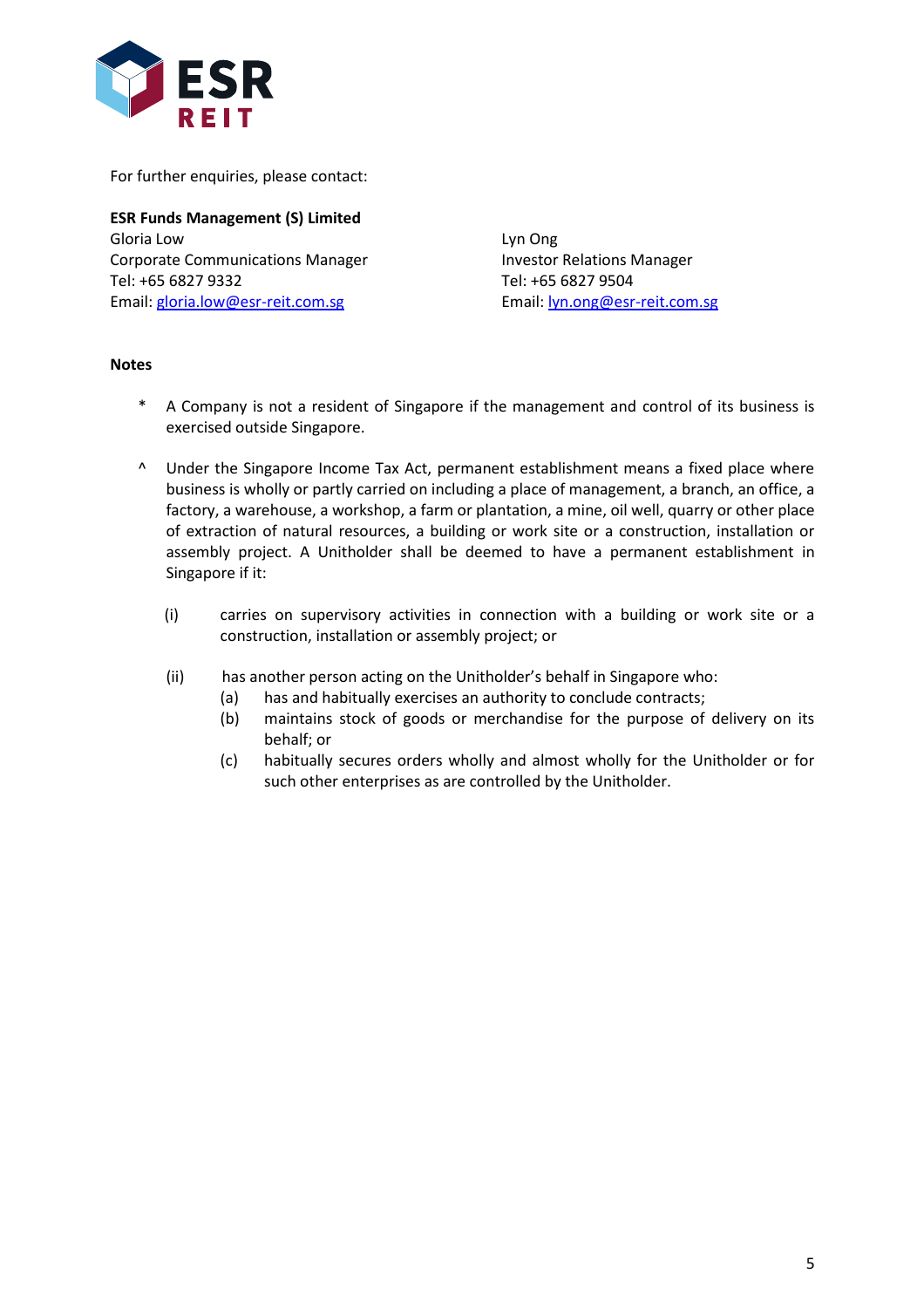

# **About ESR-REIT**

ESR-REIT has been listed on the Singapore Exchange Securities Trading Limited since 25 July 2006.

ESR-REIT invests in quality income-producing industrial properties and as at 30 June 2019 has a diversified portfolio of 56 properties located across Singapore, with a total gross floor area of approximately 14.0 million square feet and an aggregate property value of S\$3.02 billion<sup>1</sup>. The properties are in the following business sectors: Business Park, High-Specs Industrial, Logistics/Warehouse and General Industrial, and are located close to major transportation hubs and key industrial zones island-wide.

The Manager's objective is to provide Unitholders with a stable income stream through the successful implementation of the following strategies:

- Acquisition of value-enhancing properties;
- Pro-active asset management;
- Divestment of non-core properties; and
- Prudent capital and risk management.

ESR Funds Management (S) Limited, the Manager of ESR-REIT, is owned by namely, ESR Cayman Limited ("**ESR**") (67.3%), Shanghai Summit Pte. Ltd. (25.0%), and Mitsui & Co., Ltd (7.7%).

For further information on ESR-REIT, please visit [www.esr-reit.com.sg.](http://www.esr-reit.com.sg/)

### **About the Sponsor, ESR**

ESR is the largest Asia-Pacific focused logistics real estate platform by gross floor area (GFA) and by value of the assets owned directly and by the funds and investment vehicles it manages<sup>2</sup>. Co-founded by its senior management team and Warburg Pincus, ESR and the funds and investment vehicles it manages are backed by some of the world's preeminent partners including APG, SK Holdings, [JD.com,](https://apc01.safelinks.protection.outlook.com/?url=http%3A%2F%2FJD.com&data=02%7C01%7Cgloria.low%40esr-reit.com.sg%7C16df19b1f8f5430ac47908d6e28c054e%7C6ed733c0622d401d8f49b2984c7d765f%7C0%7C0%7C636945488357392643&sdata=ugygLXuJAYLNKBp8WAxgXhfjlBXZqrj5qzG0rZReVMI%3D&reserved=0) Goldman Sachs, CPPIB, Ping An, Allianz Real Estate and CSOBOR Fund. The ESR platform spans across the People's Republic of China, Japan, South Korea, Singapore, Australia and India. As of 31 December 2018, the fair value of the properties directly held by ESR and the assets under management with respect to the funds and investment vehicles managed by ESR recorded approximately US\$16 billion, and GFA of properties completed and under development as well as GFA to be built on land held for future development stood at over 12 million square metres in total.

 $\overline{a}$ 1 Includes the valuation of 7000 Ang Mo Kio Avenue 5 on a 100% basis of which ESR-REIT has 80% economic interest, and excludes the effects arising from the adoption of Financial Reporting Standard (FRS) 116 *Leases* which became effective on 1 January 2019.

<sup>2</sup> JLL market report.